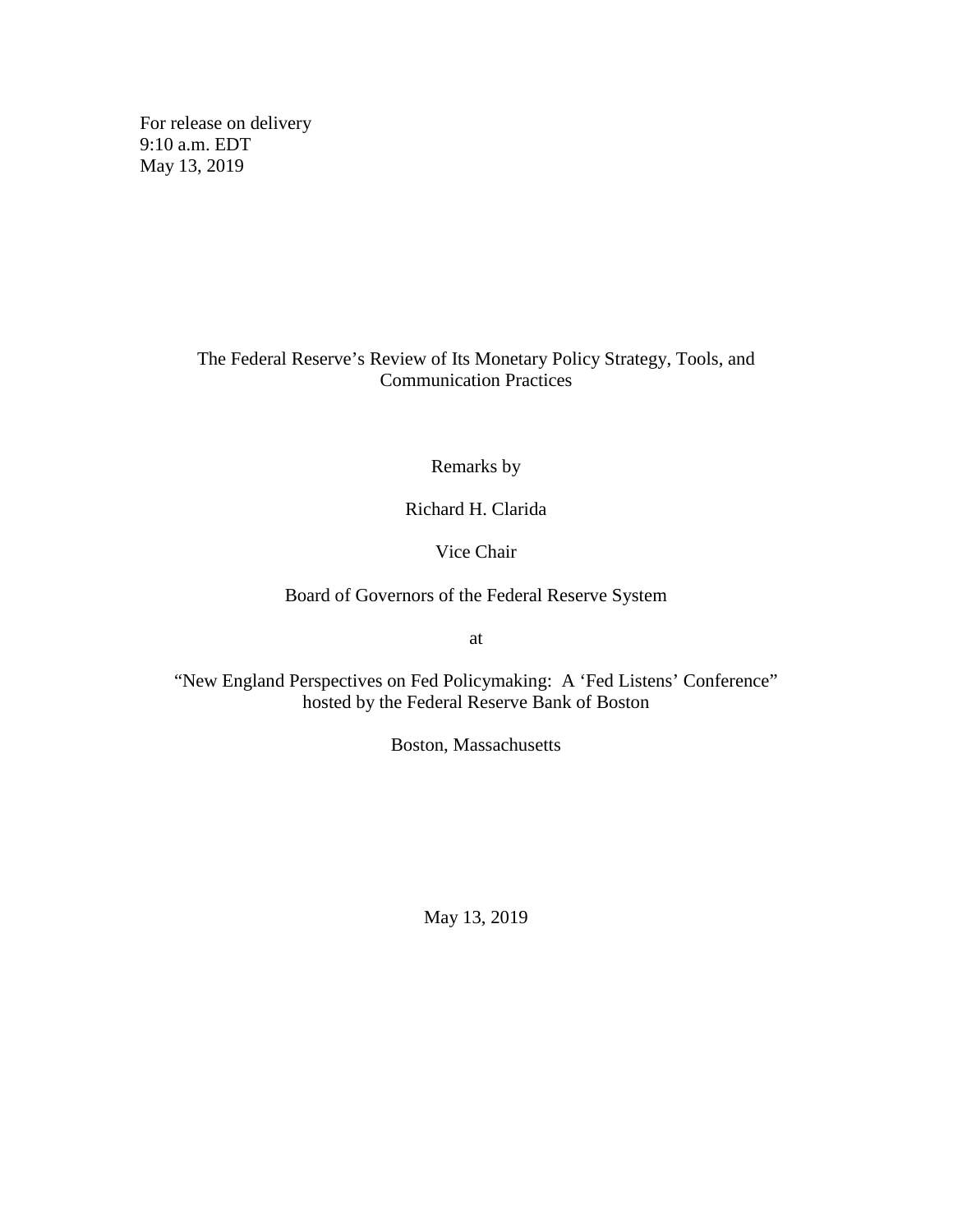I am pleased to attend this *Fed Listens* event providing a New England perspective for the Federal Reserve's review of our monetary policy strategy, tools, and communication practices.<sup>[1](#page-1-0)</sup> We are bringing open minds to our review and are seeking a broad range of perspectives. To us, it simply seems like good institutional practice to engage with a wide range of interested individuals and groups as part of a comprehensive approach to enhanced transparency and accountability.<sup>[2](#page-1-1)</sup>

#### **Motivation for the Review**

The Congress charged the Federal Reserve with achieving a dual mandate maximum employment and price stability—and this review will take this mandate as given. We will also take as given that a 2 percent rate of inflation in the price index for personal consumption expenditures is the operational goal most consistent with our pricestability mandate. While we believe that our existing strategy, tools, and communications practices have generally served the public well, we are eager to evaluate ways they might be improved. That said, based on the experience of other central banks that have undertaken similar reviews, our review is more likely to produce evolution, not a revolution, in the way we conduct monetary policy.

With the U.S. economy operating at or close to our maximum-employment and price-stability goals, now is an especially opportune time for this review. The unemployment rate is at a 50-year low, and inflation is running close to our 2 percent objective. We want to ensure that we continue to meet our statutory goals in coming

<span id="page-1-0"></span> <sup>1</sup> Additional information about *Fed Listens,* including background information on the initiative and a listing of events around the country, is available on the Board's website at [https://www.federalreserve.gov/monetarypolicy/review-of-monetary-policy-strategy-tools-and](https://www.federalreserve.gov/monetarypolicy/review-of-monetary-policy-strategy-tools-and-communications-fed-listens-events.htm)[communications-fed-listens-events.htm.](https://www.federalreserve.gov/monetarypolicy/review-of-monetary-policy-strategy-tools-and-communications-fed-listens-events.htm)

<span id="page-1-1"></span><sup>2</sup> Fuhrer and others (2018) explore the desirability of comprehensive reviews of the monetary policy framework. They argue that such reviews may help the Fed more effectively identify and implement needed changes.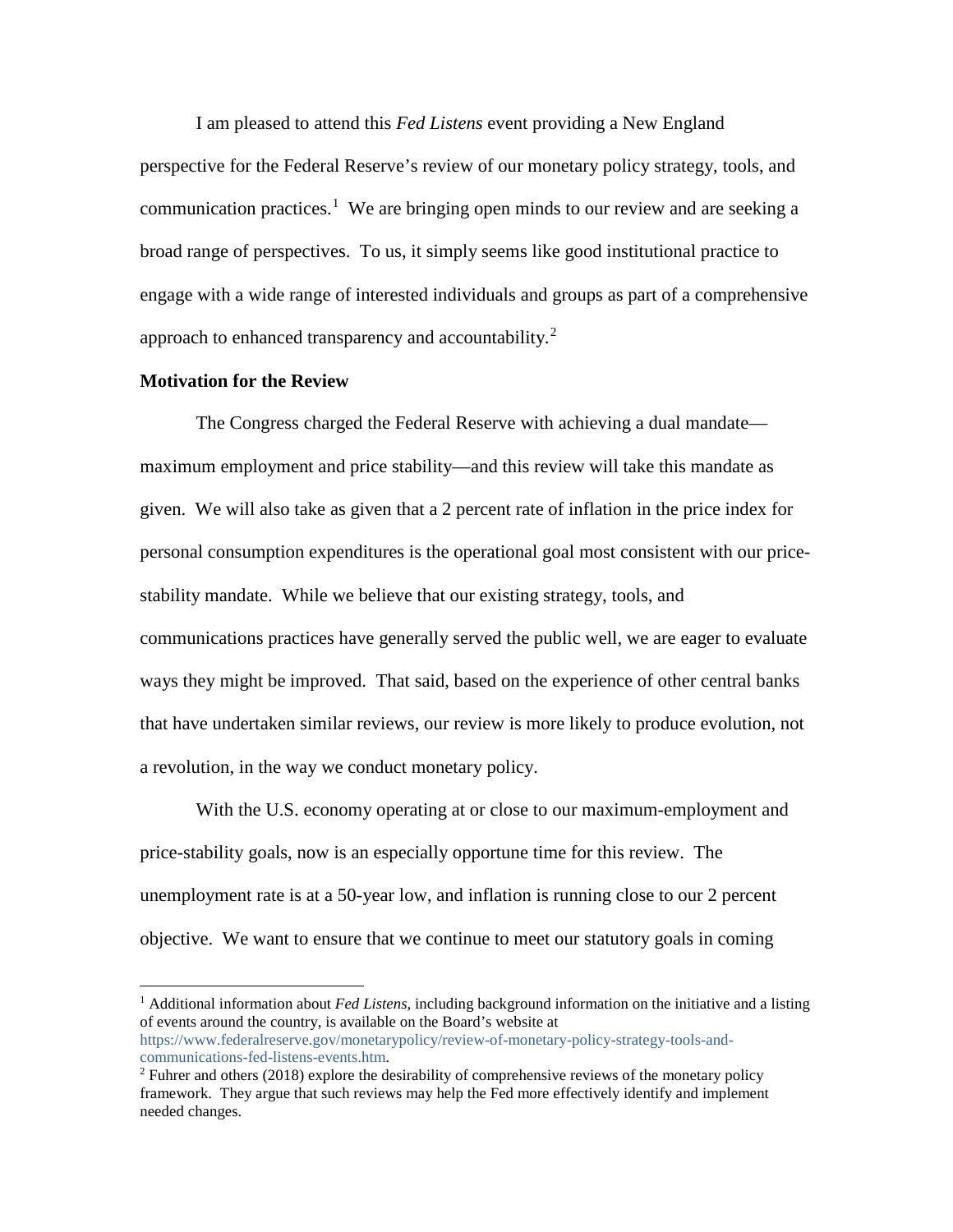years. In addition, we will evaluate the new policy tools and enhanced communication practices the Federal Reserve deployed in response to the Global Financial Crisis and the Great Recession. Furthermore, the U.S. and foreign economies have evolved significantly since before the crisis.

Perhaps most importantly, neutral interest rates appear to have fallen in the United States and abroad.<sup>[3](#page-2-0)</sup> This global decline in neutral rates is widely expected to persist for years and likely reflects several factors, including aging populations, changes in risktaking behavior, and a slowdown in technology growth. These factors' contributions are highly uncertain, but, irrespective of their precise role, the policy implications of the decline in neutral rates are important. All else being equal, a fall in neutral rates increases the likelihood that a central bank's policy rate will reach its effective lower bound in future economic downturns. That development, in turn, could make it more difficult during downturns for monetary policy to support household spending, business investment, and employment and keep inflation from falling too low. [4](#page-2-1)

Another key development in recent decades is that inflation appears less responsive to resource slack, implying a change in the dynamic relationship between inflation and employment.<sup>[5](#page-2-2)</sup> This change is, in a sense, a proverbial double-edged sword. It permits the Federal Reserve to support employment more aggressively during

<span id="page-2-0"></span><sup>&</sup>lt;sup>3</sup> For evidence of a fall in neutral rates of interest in the United States and abroad, see, among several contributions, King and Low (2014); Holston, Laubach, and Williams (2017); Rachel and Smith (2017); and Brand, Bielecki, and Penalver (2018).

<span id="page-2-1"></span><sup>&</sup>lt;sup>4</sup> For assessments of the risks that U.S. monetary policy will be constrained by the effective lower bound and its implications for economic activity and inflation, see Kiley and Roberts (2017), Erceg and others (2018), Swanson (2018), and Chung and others (2019).

<span id="page-2-2"></span><sup>&</sup>lt;sup>5</sup> The apparent diminished responsiveness of inflation to resource slack is known in economic research as a flattening of the short-run Phillips curve. For evidence of this flattening in the slope of the Phillips curve in the United States and abroad, see, among others, Simon, Matheson, and Sandri (2013); Blanchard, Cerutti, and Summers (2015); and Bank for International Settlements (2017).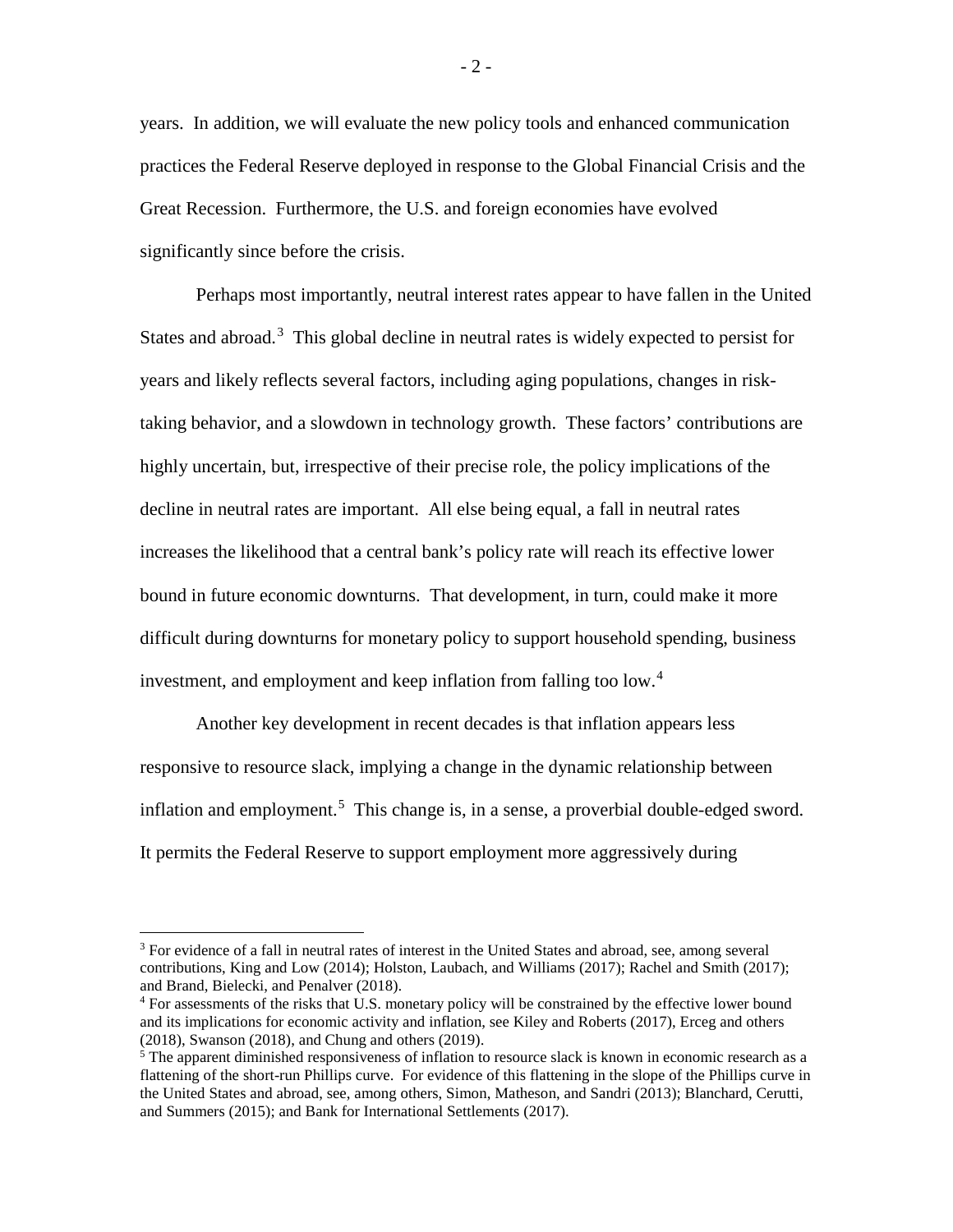downturns—as was the case during and after the Great Recession—because a sustained inflation breakout is less likely when inflation is less responsive to employment conditions. [6](#page-3-0) However, that dynamic also increases the cost, in terms of economic output, of reversing unwelcome increases in longer-run inflation expectations. Thus, it is all the more important that longer-run inflation expectations remain anchored at levels consistent with our 2 percent inflation objective. [7](#page-3-1)

### **Activities and Timeline for the Review**

Our monetary policy review will have several components.<sup>[8](#page-3-2)</sup> The Board and the Reserve Banks are hosting *Fed Listens* events—such as this one in Boston—in which we are hearing from, among others, business and labor leaders, community development advocates, and academics. Next month, we are holding a System research conference at the Federal Reserve Bank of Chicago, with speakers and panelists from outside the Fed.

<span id="page-3-0"></span> $6$  One potential contributor to the flattening of the Phillips curve is a change in the conduct of monetary policy since the 1980s toward greater stabilization of inflation and economic activity; for evidence of such a change, see Clarida, Galí, and Gertler (2000); Boivin and Giannoni (2006); and Boivin, Kiley, and Mishkin (2010). As discussed in Roberts (2006) and Bullard (2018), greater stabilization on the part of a central bank can lead to the estimation of flatter Phillips curves in reduced-form regressions. Similarly, the adoption of an explicit inflation objective, along with greater certainty regarding the conduct of monetary policy, can help anchor longer-term inflation expectations and stabilize actual inflation in response to shocks.

<span id="page-3-2"></span><span id="page-3-1"></span><sup>&</sup>lt;sup>7</sup> See Yellen (2015) for a discussion of inflation dynamics and monetary policy; see Erceg and others (2018) for a quantitative exploration of the monetary policy implications of a flat Phillips curve in an uncertain economic environment. Since the mid-1980s, movements in both realized inflation and measures of longer-term inflation expectations have been somewhat muted, complicating the task of extracting the precise role of inflation expectations as a determinant of realized inflation. Faust and Wright (2013) review the literature on inflation forecasting and present evidence in support of the conclusion that measures of inflation expectations help predict the trend in inflation. Cecchetti and others (2017) showed that while the level of realized inflation and four-quarter-ahead inflation expectations are positively correlated, changes in these variables have been largely uncorrelated since the mid-1980s. These authors suggest that, in a low and stable inflation environment, policymakers should pay attention to a wide array of other indicators in determining the implications of movements in realized inflation and measures of inflation expectations. <sup>8</sup> Information about the review and the events associated with it are available on the Board's website at [https://www.federalreserve.gov/monetarypolicy/review-of-monetary-policy-strategy-tools-and](https://www.federalreserve.gov/monetarypolicy/review-of-monetary-policy-strategy-tools-and-communications.htm)[communications.htm.](https://www.federalreserve.gov/monetarypolicy/review-of-monetary-policy-strategy-tools-and-communications.htm)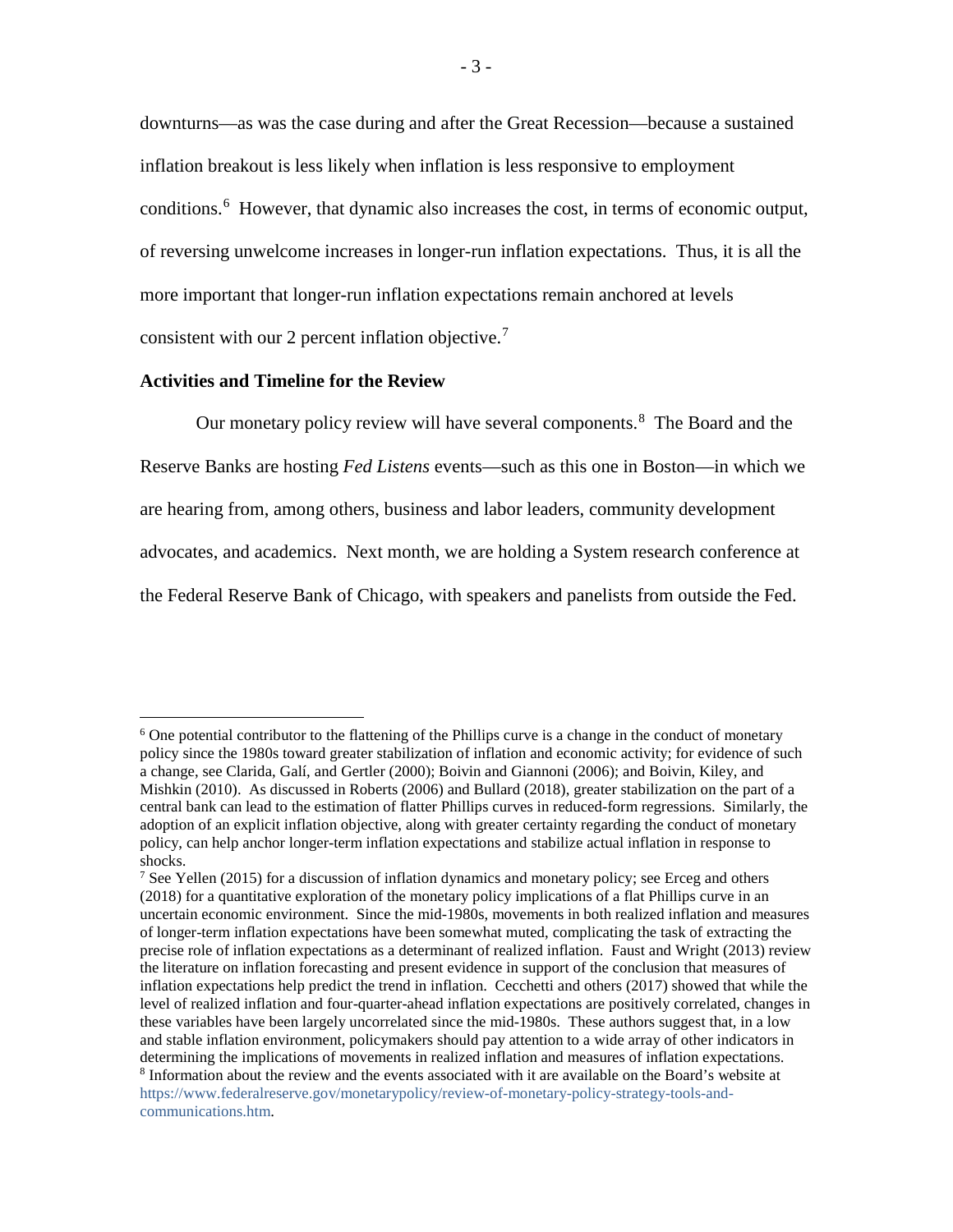The program includes overviews by academic experts of themes that are central to the review.

Building on the perspectives we hear and on staff analysis, the Federal Open Market Committee will perform its own assessment of how it conducts monetary policy, beginning around the middle of the year. We expect to make our conclusions public in the first half of 2020.

# **Concluding Thoughts**

The economy is constantly evolving, bringing with it new policy challenges. So it makes sense for us to remain open minded as we assess current practices and consider ideas that could potentially enhance our ability to deliver on the goals the Congress has assigned us. For this reason, my colleagues and I do not want to preempt or to predict our ultimate finding. What I can say is that any changes to our conduct of monetary policy that we might make will be aimed solely at improving our ability to achieve and sustain our dual-mandate objectives in the world we live in today.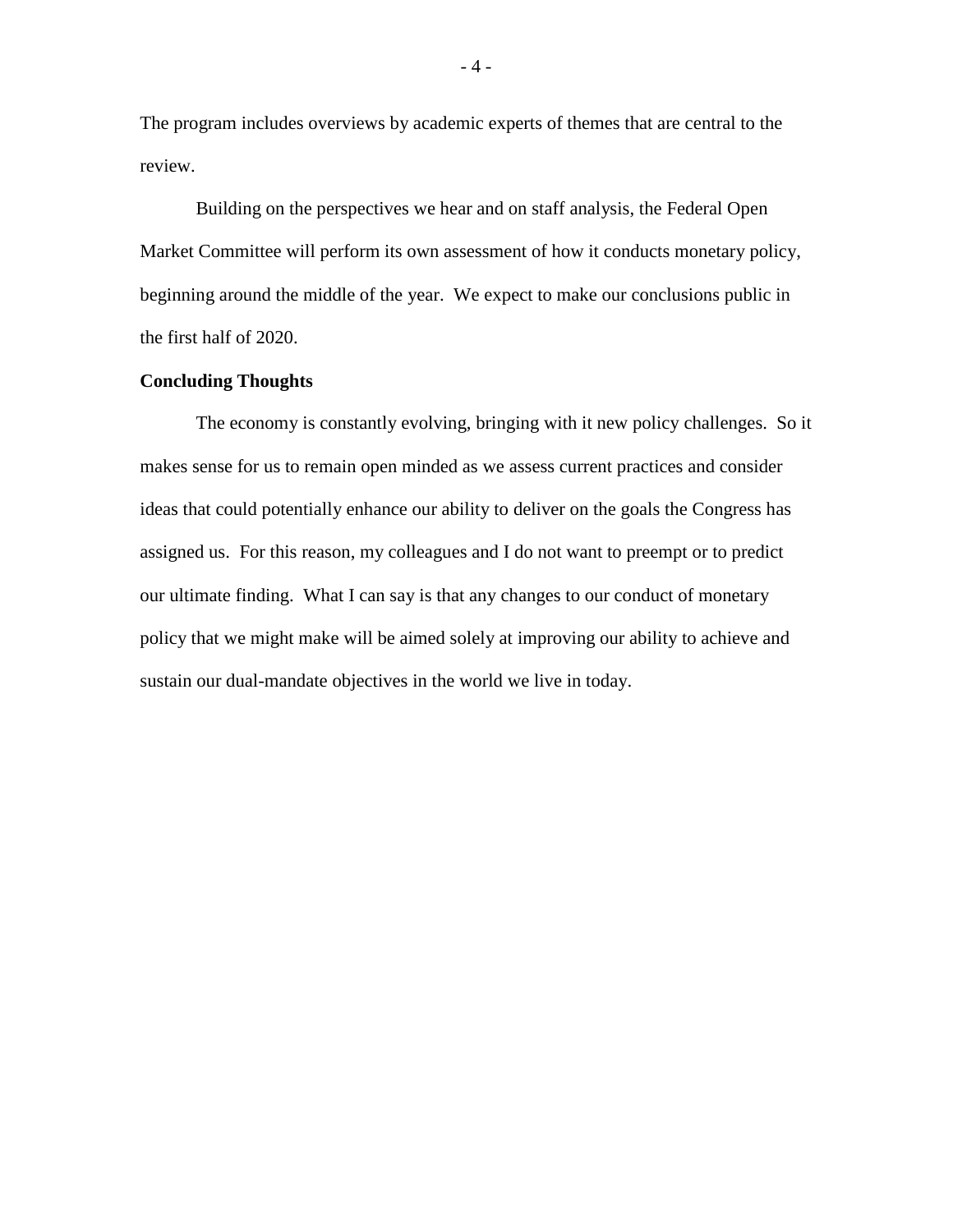### **References**

- Bank for International Settlements (2017). *87th Annual Report.* Basel, Switzerland: BIS, June, [https://www.bis.org/publ/arpdf/ar2017e.pdf.](https://www.bis.org/publ/arpdf/ar2017e.pdf)
- Blanchard, Olivier, Eugenio Cerutti, and Lawrence Summers (2015). "Inflation and Activity—Two Explorations and their Monetary Policy Implications," IMF Working Paper WP/5/230. Washington: International Monetary Fund, November, [https://www.imf.org/external/pubs/ft/wp/2015/wp15230.pdf.](https://www.imf.org/external/pubs/ft/wp/2015/wp15230.pdf)
- Boivin, Jean, and Marc P. Giannoni (2006). "Has Monetary Policy Become More Effective?" *Review of Economics and Statistics,* vol. 88 (August), pp. 445–62.
- Boivin, Jean, Michael T. Kiley, and Frederic S. Mishkin (2010). "How Has the Monetary Transmission Mechanism Evolved over Time?" in Benjamin M. Friedman and Michael Woodford, eds., *Handbook of Monetary Economics,* vol. 3. Amsterdam: Elsevier, pp. 369–422.
- Brand, Claus, Marcin Bielecki, and Adrian Penalver (2018). "The Natural Rate of Interest: Estimates, Drivers, and Challenges to Monetary Policy," Occasional Paper Series 217. Frankfurt: European Central Bank, December, [https://www.ecb.europa.eu/pub/pdf/scpops/ecb.op217.en.pdf?57d8cac4d66960cce](https://www.ecb.europa.eu/pub/pdf/scpops/ecb.op217.en.pdf?57d8cac4d66960ccedeb5c2a59dd46cd) [deb5c2a59dd46cd.](https://www.ecb.europa.eu/pub/pdf/scpops/ecb.op217.en.pdf?57d8cac4d66960ccedeb5c2a59dd46cd)
- Bullard, James (2018). "The Case of the Disappearing Phillips Curve," speech delivered at the 2018 ECB Forum on Central Banking, Sintra, Portugal, June 19, [https://www.stlouisfed.org/%7e/media/files/pdfs/bullard/remarks/2018/bullard\\_ec](https://www.stlouisfed.org/%7E/media/files/pdfs/bullard/remarks/2018/bullard_ecb_sintra_june_19_2018.pdf?la=en) [b\\_sintra\\_june\\_19\\_2018.pdf?la=en.](https://www.stlouisfed.org/%7E/media/files/pdfs/bullard/remarks/2018/bullard_ecb_sintra_june_19_2018.pdf?la=en)
- Cecchetti, Stephen G., Michael E. Feroli, Peter Hooper, Anil K. Kashyap, and Kermit L. Schoenholtz (2017). *Deflating Inflation Expectations: The Implications of Inflation's Simple Dynamics,* report prepared for the 2017 U.S. Monetary Policy Forum, sponsored by the Initiative on Global Markets at the University of Chicago Booth School of Business, held in New York, March 3, [https://research.chicagobooth.edu/%7E/media/806fc2ded9644b5da99518d2b07cc6](https://research.chicagobooth.edu/%7E/media/806fc2ded9644b5da99518d2b07cc637.pdf) [37.pdf.](https://research.chicagobooth.edu/%7E/media/806fc2ded9644b5da99518d2b07cc637.pdf)
- Chung, Hess, Etienne Gagnon, Taisuke Nakata, Matthias Paustian, Bernd Schlusche, James Trevino, Diego Vilán, and Wei Zheng (2019). "Monetary Policy Options at the Effective Lower Bound: Assessing the Federal Reserve's Current Policy Toolkit," Finance and Economics Discussion Series 2019-003. Washington: Board of Governors of the Federal Reserve System, January, [https://dx.doi.org/10.17016/FEDS.2019.003.](https://dx.doi.org/10.17016/FEDS.2019.003)
- Clarida, Richard, Jordi Galí, and Mark Gertler (2000). "Monetary Policy Rules and Macroeconomic Stability: Evidence and Some Theory," *Quarterly Journal of Economics,* vol. 115 (February), pp. 147–80.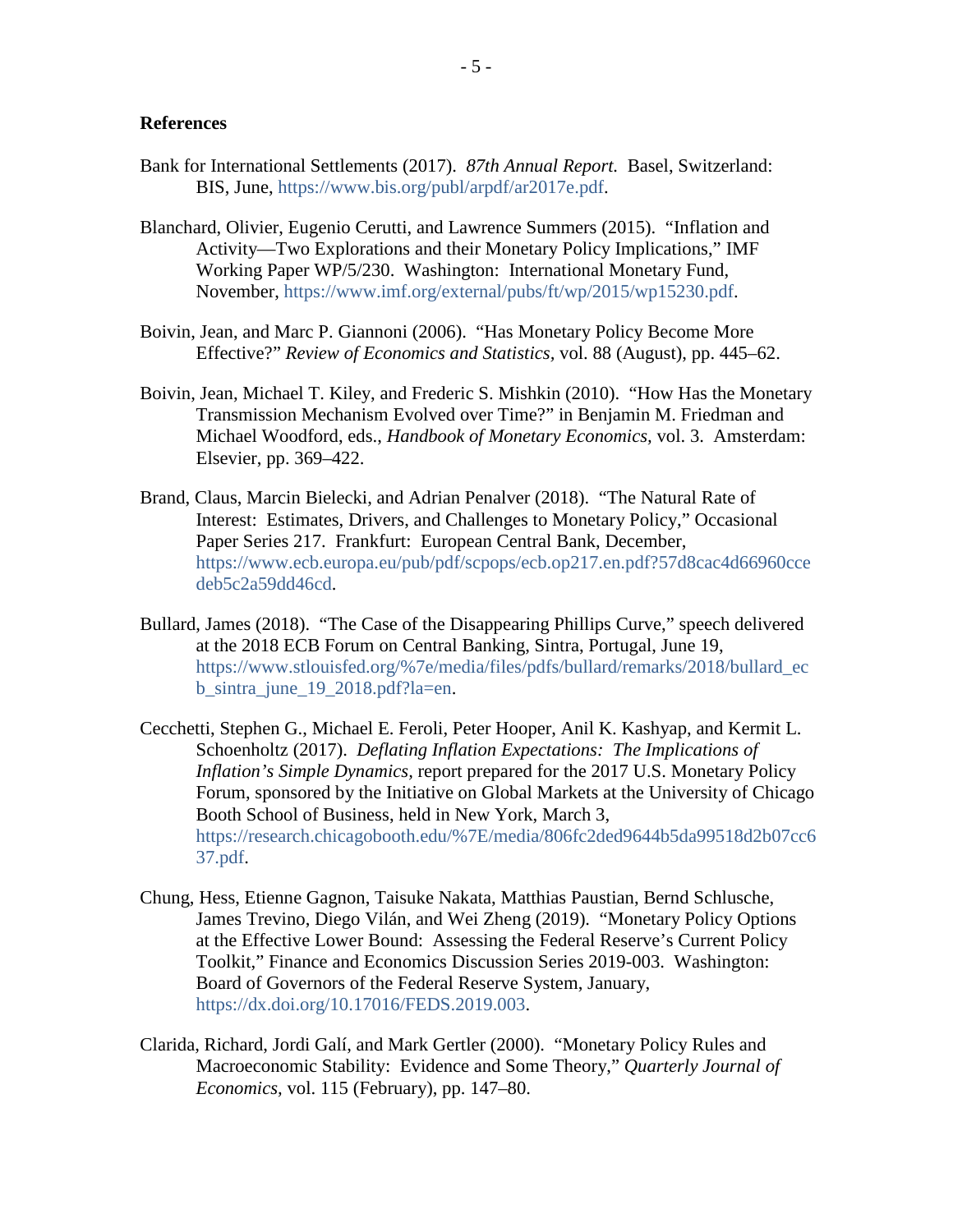- Erceg, Christopher, James Hebden, Michael Kiley, David López-Salido, and Robert Tetlow (2018). "Some Implications of Uncertainty and Misperception for Monetary Policy," Finance and Economics Discussion Series 2018-059. Washington: Board of Governors of the Federal Reserve System, August, [https://dx.doi.org/10.17016/FEDS.2018.059.](https://dx.doi.org/10.17016/FEDS.2018.059)
- Faust, Jon, and Jonathan H. Wright (2013). "Forecasting Inflation," in Graham Elliott, Clive Grander, and Allan Timmermann, eds., *Handbook of Economic Forecasting,* vol. 2A. Amsterdam: Elsevier, pp. 2–56.
- Fuhrer, Jeffrey, Giovanni Olivei, Eric Rosengren, and Geoffrey Tootell (2018). "Should the Fed Regularly Evaluate Its Monetary Policy Framework?" paper presented at the Brookings Papers on Economic Activity Conference*,* Fall, held at the Brookings Institution, Washington, September 13–14, [https://www.brookings.edu/wp](https://www.brookings.edu/wp-content/uploads/2018/09/BPEA_Fall2018_Should-the-Fed-Regularly-Evlauate-its-Monetary-Policy-Framework.pdf)[content/uploads/2018/09/BPEA\\_Fall2018\\_Should-the-Fed-Regularly-Evlauate](https://www.brookings.edu/wp-content/uploads/2018/09/BPEA_Fall2018_Should-the-Fed-Regularly-Evlauate-its-Monetary-Policy-Framework.pdf)[its-Monetary-Policy-Framework.pdf.](https://www.brookings.edu/wp-content/uploads/2018/09/BPEA_Fall2018_Should-the-Fed-Regularly-Evlauate-its-Monetary-Policy-Framework.pdf)
- Holston, Kathryn, Thomas Laubach, and John C. Williams (2017). "Measuring the Natural Rate of Interest: International Trends and Determinants," *Journal of International Economics,* vol. 108, Supplement 1 (May), pp. S59–75.
- Kiley, Michael T., and John M. Roberts (2017). "Monetary Policy in a Low Interest Rate World," *Brookings Papers on Economic Activity,* Spring, pp. 317–96, [https://www.brookings.edu/wp-content/uploads/2017/08/kileytextsp17bpea.pdf.](https://www.brookings.edu/wp-content/uploads/2017/08/kileytextsp17bpea.pdf)
- King, Mervyn, and David Low (2014). "Measuring the 'World' Real Interest Rate," NBER Working Paper Series 19887. Cambridge, Mass.: National Bureau of Economic Research, February, [https://www.nber.org/papers/w19887.pdf.](https://www.nber.org/papers/w19887.pdf)
- Rachel, Lukasz, and Thomas D. Smith (2017). "Are Low Real Interest Rates Here to Stay?" *International Journal of Central Banking,* vol. 13 (September), pp. 1–42, [https://www.ijcb.org/journal/ijcb17q3a1.pdf.](https://www.ijcb.org/journal/ijcb17q3a1.pdf)
- Roberts, John M. (2006). "Monetary Policy and Inflation Dynamics," *International Journal of Central Banking,* vol. 2 (September), pp. 193–230.
- Simon, John, Troy Matheson, and Damiano Sandri (2013). "The Dog That Didn't Bark: Has Inflation Been Muzzled or Was it Just Sleeping?" in *World Economic Outlook: Hopes, Realities, Risks.* Washington: International Monetary Fund, April, pp. 79–95, [https://www.imf.org/external/pubs/ft/weo/2013/01/pdf/c3.pdf.](https://www.imf.org/external/pubs/ft/weo/2013/01/pdf/c3.pdf)
- Swanson, Eric T. (2018). "The Federal Reserve Is Not Very Constrained by the Lower Bound on Nominal Interest Rates," NBER Working Paper Series 25123. Cambridge, Mass.: National Bureau of Economic Research, October.
- Yellen, Janet (2015). "Inflation Dynamics and Monetary Policy," speech delivered at the Philip Gamble Memorial Lecture, University of Massachusetts, Amherst,